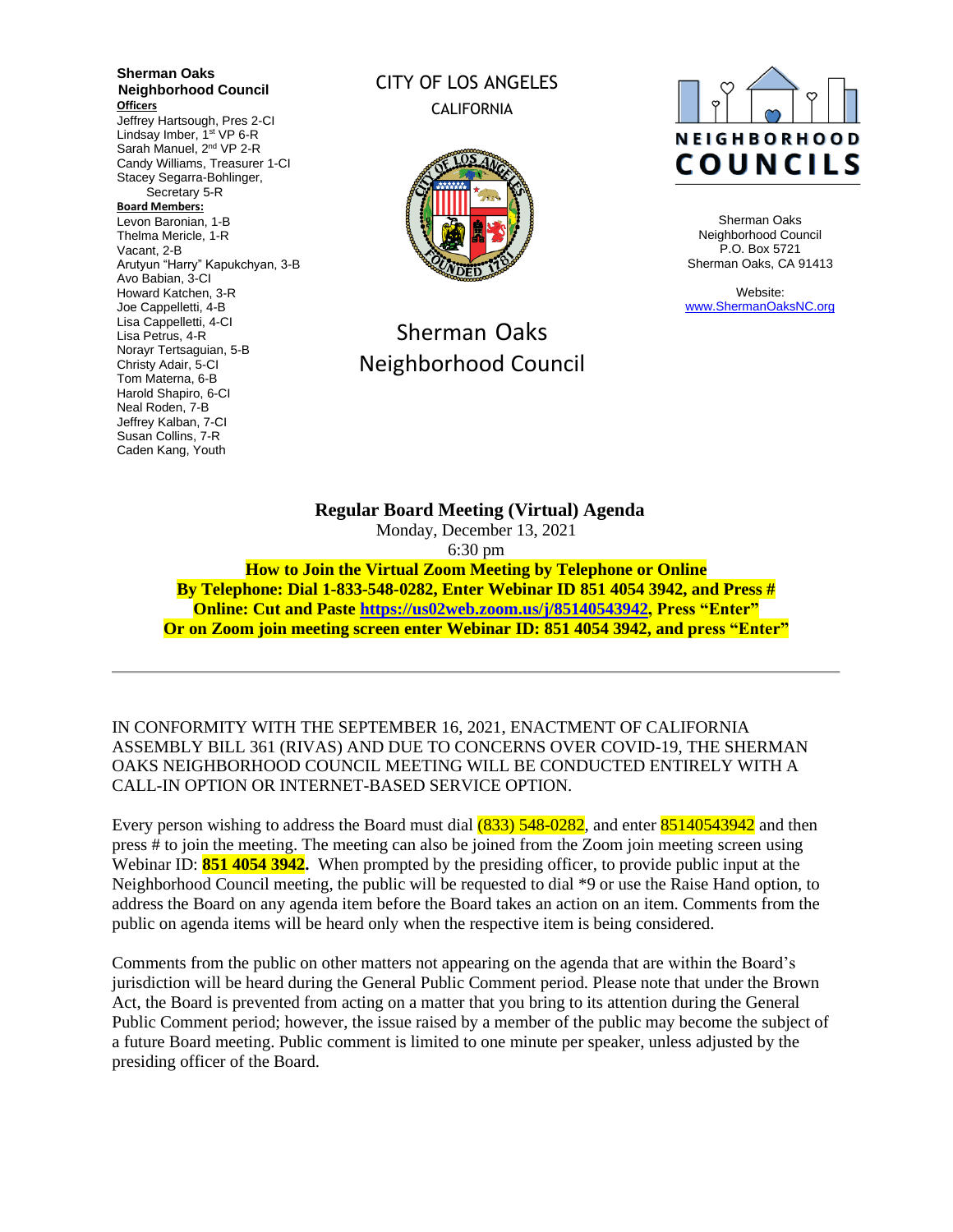AB 361 Updates:

Public comment cannot be required to be submitted in advance of the meeting; only real-time public comment is required.

If there are any broadcasting interruptions that prevent the public from observing or hearing the meeting, the meeting must be recessed or adjourned.

If members of the public are unable to provide public comment or be heard due to issues within the Neighborhood Council's control, the meeting must be recessed or adjourned.

Any messaging or virtual background is in the control of the individual board member in their personal capacity and does not reflect any formal position of the Neighborhood Council or the City of Los Angeles.

*The Neighborhood Council system enables meaningful civic participation for all Angelenos and serves as a voice for improving government responsiveness to local communities and their needs. We are an advisory body to the City of Los Angeles, comprised of stakeholder volunteers who are devoted to the mission of improving our communities.*

# **1. Welcome, Call to Order, and Roll Call**

- a. Welcome and Call to Order by Presiding Officer
- b. Roll Call

## **2. Administrative Motions – Action Items**

- **a. SONC Board Meeting Minutes, October 11, 2021** A motion to approve the minutes of the October 11, 2021, SONC Board Meeting. [SONC Board Meeting Minutes November 8, 2021](https://www.shermanoaksnc.org/ncfiles/viewCommitteeFile/26139)
- **b. Appointment of Interim Treasurer and Alternate Signer** A motion to approve the appointment of Jeffrey Hartsough as Treasurer and Howard Katchen as Alternate Signer. [Financial Officer Letter of Acknowledgement](https://www.shermanoaksnc.org/ncfiles/viewCommitteeFile/26162)
- **3. Comments by LAPD SLO's, Public Officials, and Staff**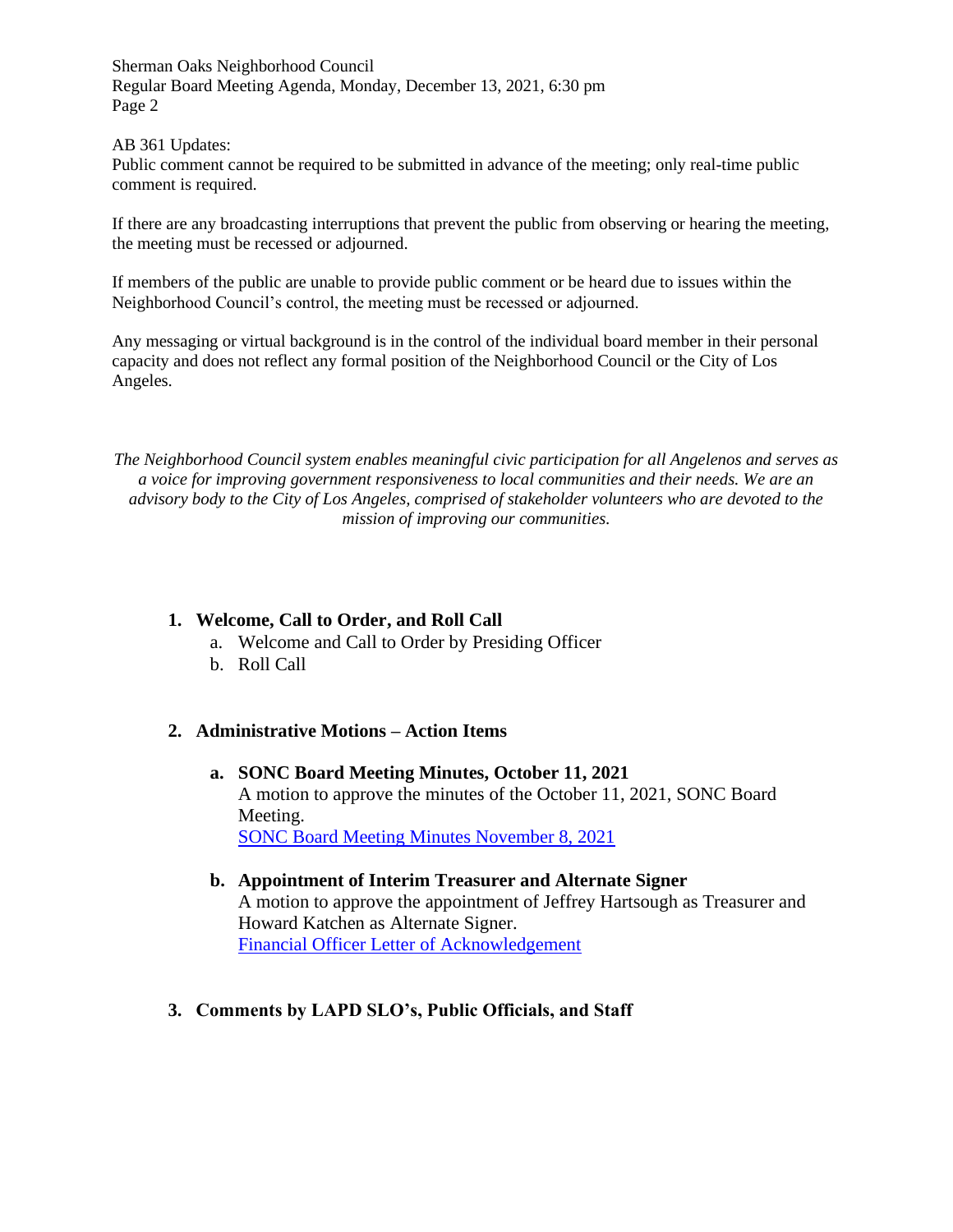# **4. President's Report**

a. Annual Homeless Count

General Information: [2020 Greater Los Angeles Homeless Count](http://www.theycountwillyou.org/?e=f5d81eed5f3020d7a306d5b19694bb16&utm_source=lahsa&utm_medium=email&utm_campaign=vol_info_sess_faq_12_06_21&n=10) Dec 15, 2021 - [Homeless Count Educational](https://zoom.us/meeting/register/tJArce2hrT4sG9Ufrkb7EQJuig9VoIPyA3v9) Session

- b. Metro Sepulveda Corridor Transit Project Scoping Period November 30, 2021 – February 11, 2022 Overview – [SCTP](https://www.metro.net/projects/sepulvedacorridor/) **[SCTP Six Alternations](https://thesource.metro.net/2021/11/30/public-comment-period-begins-today-for-sepulveda-transit-corridor-environmental-study-here-are-the-six-alternatives/)** SONC Preferred – Not Alternative 1, 2, 3, or 4
- c. Redistricting Commissions Affecting Sherman Oaks LA City Council – [NEW CD4](https://clkrep.lacity.org/onlinedocs/2020/20-0668-S7_misc_draftmap_commfromCLA.pdf)
- d. Request for Engagement and Active Participation Metro, SB9, Community Plan,
- **5. Committee Reports [**2-minute summary, except with motions, 10 minutes or less per motion]
	- a. Education Committee Joe Cappelletti, Chair Next Meeting: December 20, 6:30pm
	- b. Government Affairs Lindsay Imber, Chair Next Meeting: December 28, 7:00pm
		- **1.** [CF 21-1283.](https://cityclerk.lacity.org/lacityclerkconnect/index.cfm?fa=ccfi.viewrecord&cfnumber=21-1283) **Sworn Personnel Staffing Levels / Los Angeles Fire Department / Noncompliance / Service Disruptions / City** Vaccination Requirement / COVID-19 Pandemic[.](https://cityclerk.lacity.org/lacityclerkconnect/index.cfm?fa=ccfi.viewrecord&cfnumber=21-0921) [CF 21-0921.](https://cityclerk.lacity.org/lacityclerkconnect/index.cfm?fa=ccfi.viewrecord&cfnumber=21-0921) **COVID-19 Vaccination / City Employees / Los Angeles Administrative Code (LAAC) / Ordinance**.

**Motion:** The Sherman Oaks Neighborhood Council (SONC) urges the City to preserve and maintain its established December 18 deadline for certain city employees, including sworn personnel, to achieve COVID-19 vaccination, with the exception for staff with permissible exemptions to receiving vaccines. Given SONC's prior support for [CF 21-0878,](https://cityclerk.lacity.org/lacityclerkconnect/index.cfm?fa=ccfi.viewrecord&cfnumber=21-0878) SONC hereby supports a requirement that city employees encountering vulnerable members of the public particularly susceptible to complications from COVID-19, such as LAFD personnel rendering medical aid, be vaccinated, when appropriate and unless exempted. Insofar as public health is concerned, public safety personnel should put the safety and wellbeing of the community first by getting vaccinated, where practicable.

*Community Impact Statements (CIS) to be filed and Letters to CD4 and others, as appropriate.*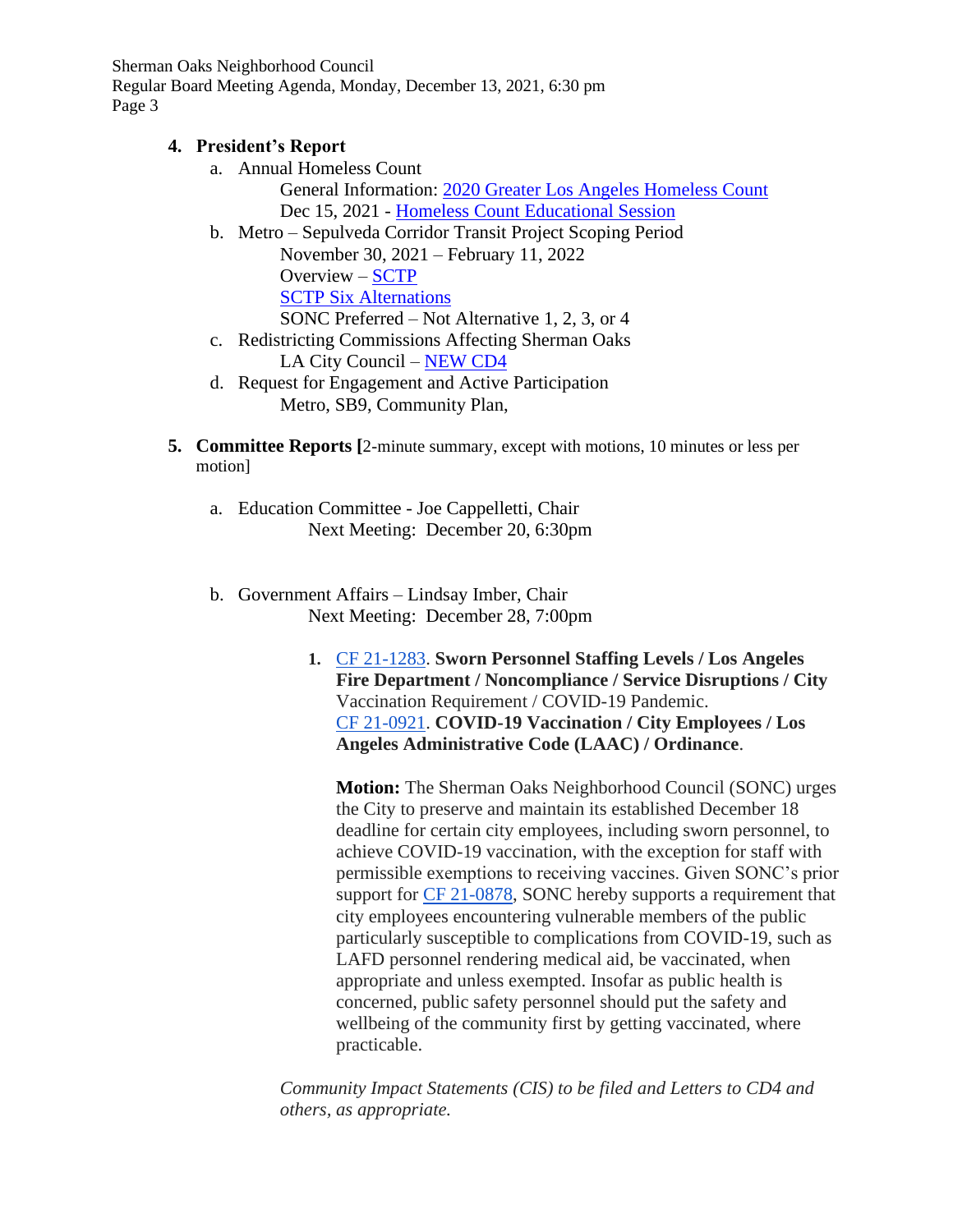> c. Green and Sustainability Committee – Avo Babian, Chair Next Meeting: January 5, 8:00pm

# **1.** [CF 21-1208](https://cityclerk.lacity.org/lacityclerkconnect/index.cfm?fa=ccfi.viewrecord&cfnumber=21-1039) **-- CalRecycle / SB 1383 / Organic Waste Disposal Reduction / 75 Percent by 2025 CF 21-1208 [ECCEJR Committee Report](https://www.shermanoaksnc.org/ncfiles/viewCommitteeFile/26143)**

**Motion:** The Sherman Oaks Neighborhood Council (SONC) supports CF 21-1208 which seeks to identify the steps necessary to comply with the CalRecycle regulations to reduce organic waste disposal by 75% by 2025, and to determine the potential impact of the CalRecycle regulations on the ratepayers.

*Community Impact Statements (CIS) to be filed and Letters to CD4 and others, as appropriate.*

# **2. Mulholland Scenic Parkway Plan Specific Plan Reference: CF [21-1286 Mulholland Scenic Parkway](https://www.shermanoaksnc.org/ncfiles/viewCommitteeFile/26167)**

**Motion:** The Sherman Oaks Neighborhood Council (SONC) requests that the Mulholland Scenic Parkway Specific Plan Implementation Guidance Memorandum issued by Vincent Bertoni, dated March 20, 2021, be rescinded or amended.

The memorandum, issued unilaterally by Director Bertoni with no prior notice or opportunity for public comment, purports to limit the oversight of the Specific Plan's Design Review Board (DRB) by declaring that projects that are not visible from the Mulholland Drive right of way are exempt from review by the DRB. The Director's action is in direct conflict with the express language of the Specific Plan, exceeds his authority under the City Charter, and usurps the legislative function of the City Council which signed the Specific Plan into law in1992. The Director's decision removes the code-mandated expert and professional advice of the Mulholland DRB from decision-making for most of the Specific Plan area. This decision also reduces public oversight of many projects with potentially significant adverse environmental impacts to parkland, scenic overlooks, scenic corridors, wildlife corridors, riparian areas, and the urban forest, dramatically altering a legislative action of the City Council.

*Community Impact Statements (CIS) to be filed and Letters to CD4 and others, as appropriate.*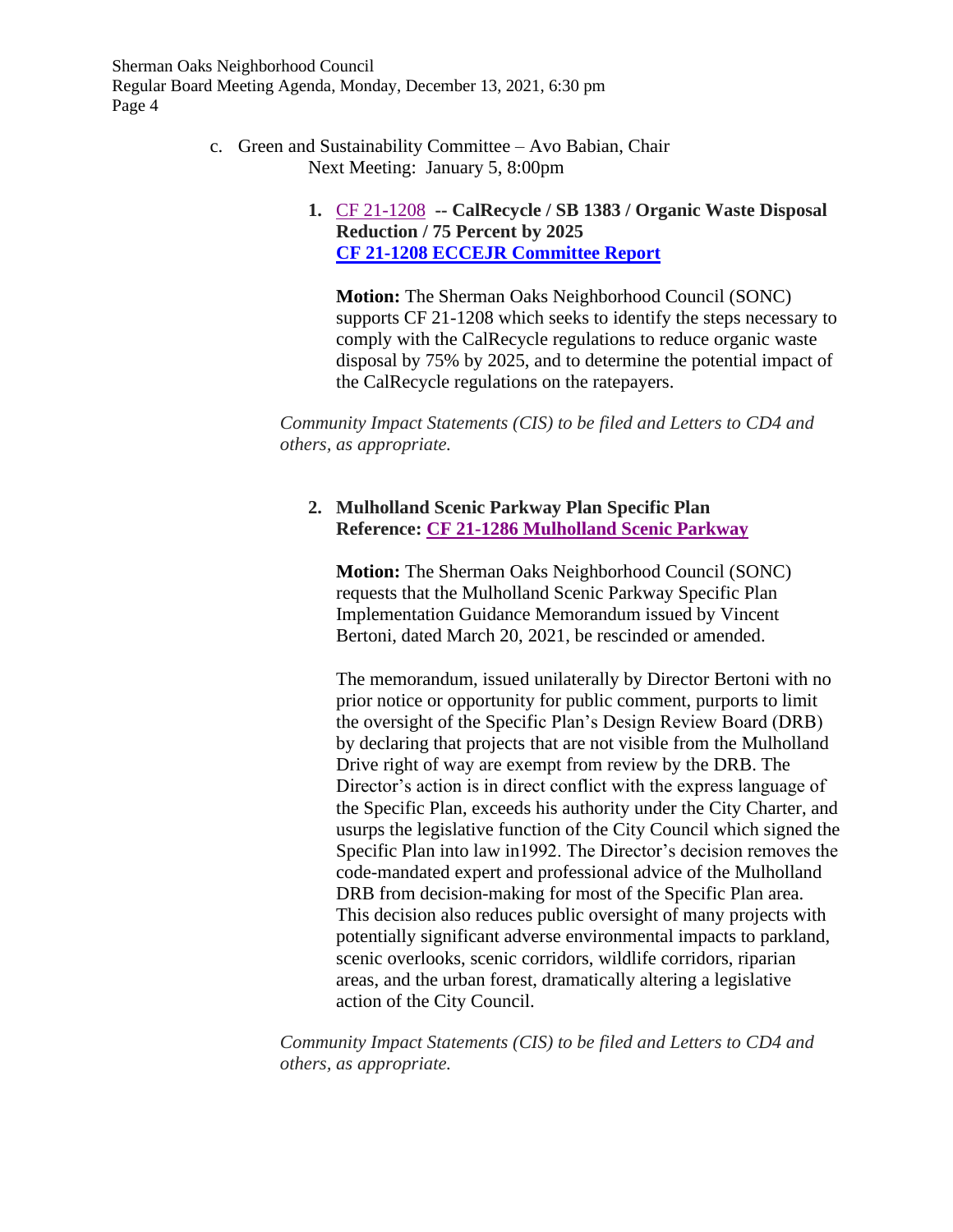> d. Outreach Committee - Sarah Manuel, Chair Next Meeting: Dark in December; Next meeting January 18, 7:00pm

#### **Holiday Clothing Drive, December 18**

e. Planning & Land Use Committee - Jeff Kalban, Chair Next Meeting: Vision – January 6, 6:30pm PLUM – January 20, 6:30pm

## **1.** [CF 21-1414](https://cityclerk.lacity.org/lacityclerkconnect/index.cfm?fa=ccfi.viewrecord&cfnumber=21-1039) **–SB9 / Local Ministerial Approval / Housing Development / Statutory Requirements / Memorandum [CF 21-1414](https://www.shermanoaksnc.org/ncfiles/viewCommitteeFile/26144) Motion**

In October this Board passed a motion encouraging the City of Los Angeles to codify allowable limitations to help lessen the negative impact Senate Bill 9 would have on our community. Our requested action along with other ideas have now been put forward as a motion proposed by Councilmembers Koretz and Blumenfield, seconded by Councilmember Raman. The guidelines for implementation include: maintaining our objective zoning (Mansionization Ordinances), limiting development to 4 units in total, setbacks, parking, residency concerns and exemptions to SB 9 in our hillsides areas with substandard streets, historic districts, wildlife corridors, etc. This is very time sensitive and has to be approved by City Council before January 1, 2022.

**Motion**: The Sherman Oaks Neighborhood Council (SONC) is in full support of Councilmembers Koretz/Blumenfields's Motion CF 21-1414 that allows the City to put in place by December 31, 2021, objective guidelines for processing SB9 filings. SONC supports all efforts to protect our neighborhoods from land speculation while supporting well planned growth in our city. SONC urges the City Council to support CF 21-1414 and pass it by December 31, 2021.

*Community Impact Statements (CIS) to be filed and Letters to CD4 and others, as appropriate.*

f. Public Safety Committee – Christy Adair, Chair Next Meeting: December 14, 6:30pm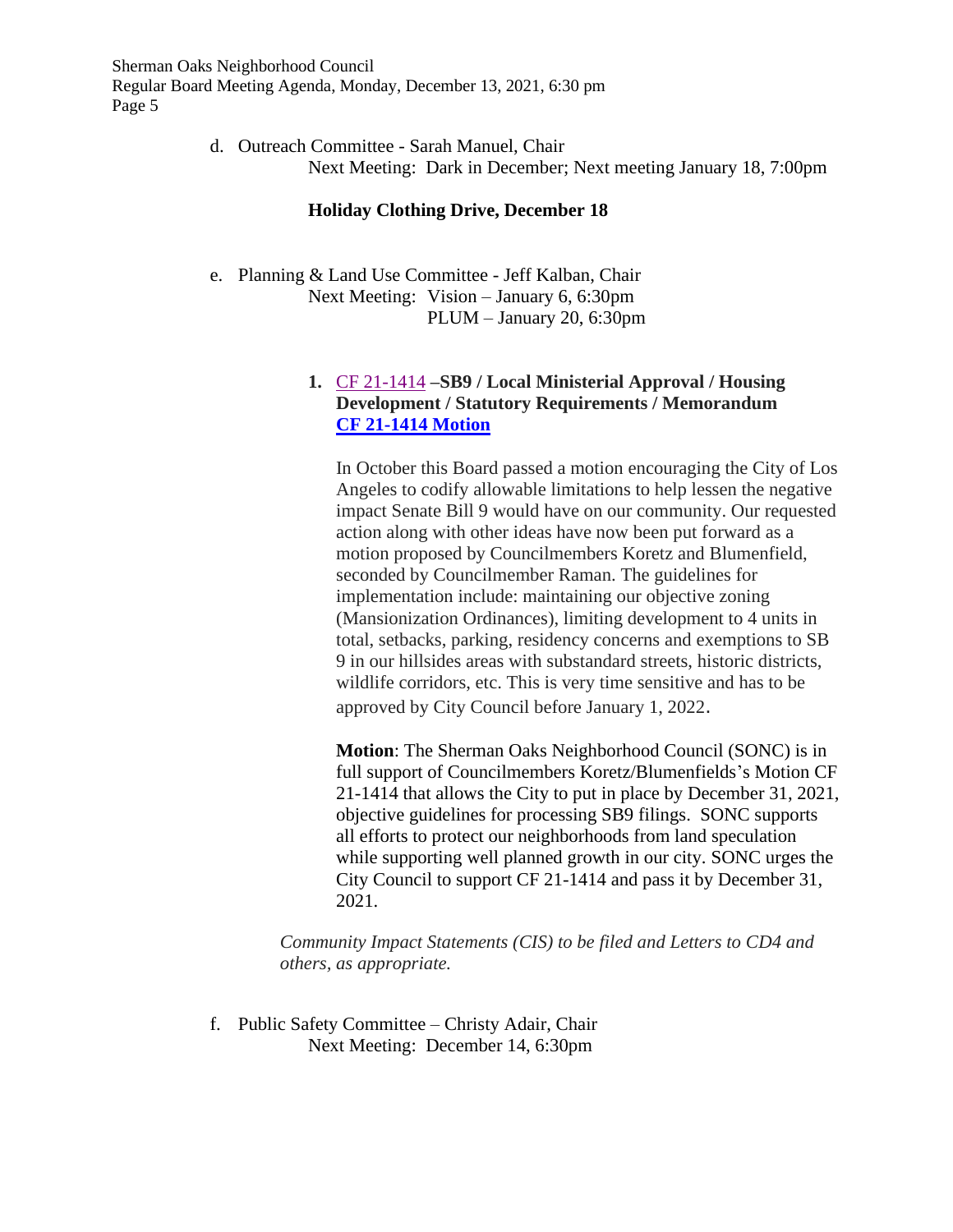- g. Traffic and Transportation Committee Avo Babian, Chair Next Meeting: January 12, 8:00pm
	- **1. [CF 21-1132](https://cityclerk.lacity.org/lacityclerkconnect/index.cfm?fa=ccfi.viewrecord&cfnumber=21-1132) – Zero Emissions Transportation Infrastructure Working Group / EV Task Force / Zero-Emissions Vehicle Charging Infrastructure / Decarbonizing Public Fleets / Carbon-Free electricity Grid [CF 21-1132](https://www.shermanoaksnc.org/ncfiles/viewCommitteeFile/26145) Motion**

**Motion:** The Sherman Oaks Neighborhood Council (SONC) supports CF 21-1132 relative to instructing the City Administrative Office with the City's EV Task Force, to convene a Zero Emissions Transportation Infrastructure working group made up of representatives from Various City Departments with the participation of representatives from County, LA Metro, and Metro link, to meet the stated objectives and related matters of this motion.

**2. LA Metro – Sepulveda Corridor Transit Project (SCTP) [Metro SCTP Scoping Period Meeting Information](https://thesource.metro.net/2021/11/30/public-comment-period-begins-today-for-sepulveda-transit-corridor-environmental-study-here-are-the-six-alternatives/)** 

**Motion:** The Sherman Oaks Neighborhood Council (SONC) supports Alternative 6 – Heavy rail that would be entirely underground including along Van Nuys Blvd in the San Fernando Valley and with a southern terminus station on Bundy Drive next to the E Line on the Westside.

*Community Impact Statements (CIS) to be filed and Letters to CD4 and others, as appropriate.*

h. Budget Advocates - Howard Katchen, SONC Representative and Budget Advocate.

[Budget Advocate Report #3](https://www.shermanoaksnc.org/ncfiles/viewCommitteeFile/26146) December 2021

## **7. Treasurer's Report –** Candy Williams, Treasurer Next Meeting: January 26, 6:30pm

- a. Treasurer's Report
- b. **Motion:** A motion to approve the Sherman Oaks Neighborhood Council's (SONC) Monthly Expenditure Report (MER) for the period ending October 31, 2021. [SONC Monthly Expenditure Report](https://www.shermanoaksnc.org/ncfiles/viewCommitteeFile/26147) (MER) – October 31, 2021